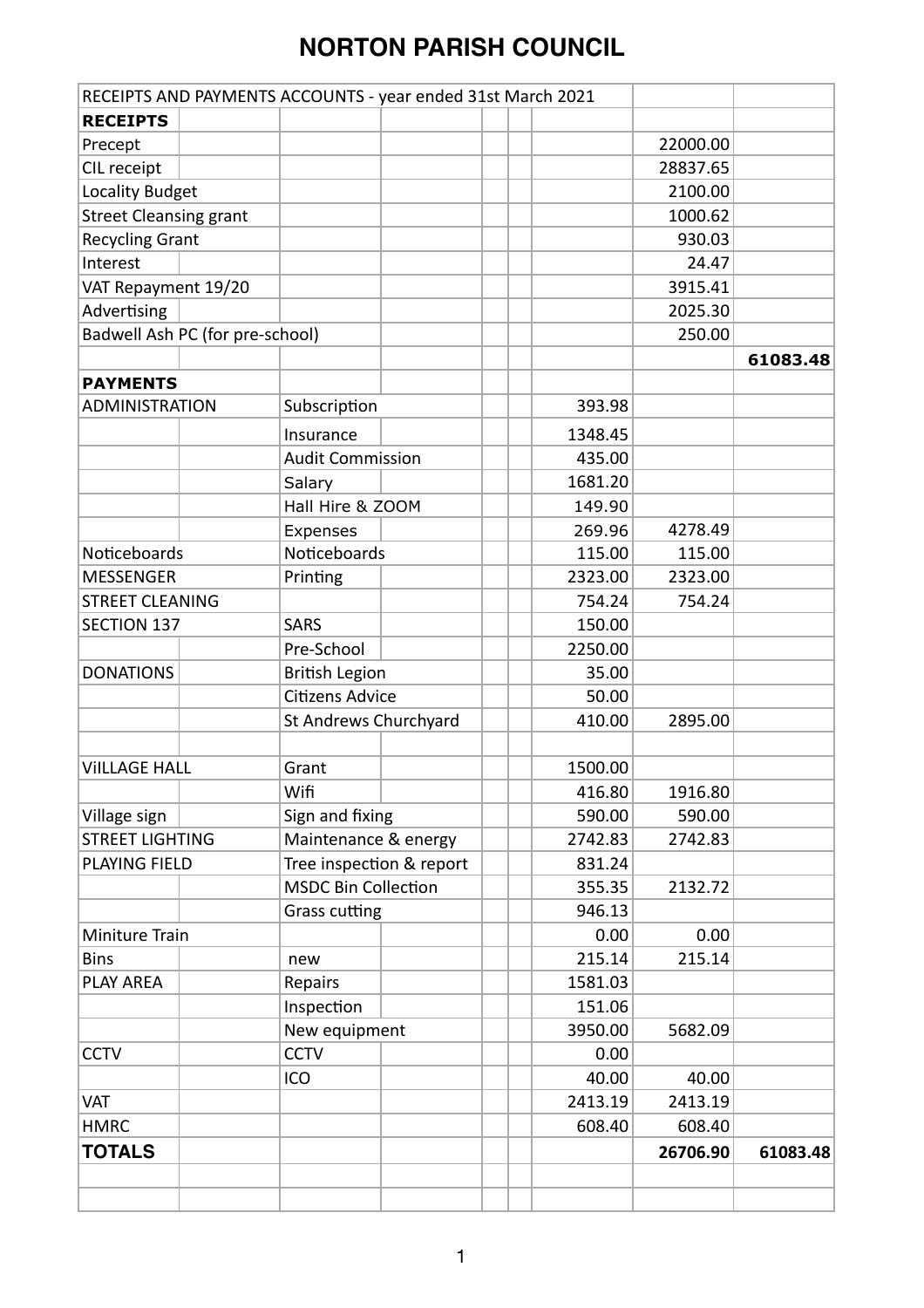|                              | <b>NORTON PARISH COUNCIL</b> |                          |  |  |          |          |          |
|------------------------------|------------------------------|--------------------------|--|--|----------|----------|----------|
|                              | Year ended 31st March 2021   |                          |  |  |          |          |          |
|                              |                              |                          |  |  |          |          |          |
|                              |                              |                          |  |  |          |          |          |
|                              |                              |                          |  |  |          |          |          |
|                              |                              |                          |  |  |          |          |          |
|                              |                              |                          |  |  |          |          |          |
| <b>BALANCES 1st April 20</b> |                              |                          |  |  |          |          |          |
|                              |                              |                          |  |  |          |          |          |
|                              | Santander                    | <b>Current Account</b>   |  |  |          | 14071.85 |          |
|                              |                              | Deposit account          |  |  |          | 5552.61  |          |
|                              |                              |                          |  |  |          |          |          |
|                              |                              |                          |  |  |          |          | 19624.46 |
|                              | BALANCES 31 March 2021       |                          |  |  |          |          |          |
|                              |                              |                          |  |  |          |          |          |
|                              | Santander                    | <b>Business Account</b>  |  |  | 48665.96 |          |          |
|                              |                              |                          |  |  | 5577.08  |          |          |
|                              |                              | Deposit account          |  |  | 54243.04 |          |          |
|                              |                              |                          |  |  | 242.00   |          |          |
|                              |                              | Less unpresented cheques |  |  | 54001.04 |          |          |
|                              |                              |                          |  |  |          |          |          |
|                              |                              | Payments                 |  |  | 26706.90 |          | 80707.94 |
| <b>TOTALS</b>                |                              |                          |  |  | 80707.94 |          |          |
|                              |                              |                          |  |  |          |          |          |
|                              |                              |                          |  |  |          |          |          |
|                              |                              |                          |  |  |          |          |          |
|                              |                              |                          |  |  |          |          |          |
|                              |                              |                          |  |  |          |          |          |
|                              |                              |                          |  |  |          |          |          |
|                              |                              |                          |  |  |          |          |          |
|                              |                              |                          |  |  |          |          |          |
|                              |                              |                          |  |  |          |          |          |
|                              |                              |                          |  |  |          |          |          |
|                              |                              |                          |  |  |          |          |          |
|                              |                              |                          |  |  |          |          |          |
|                              |                              |                          |  |  |          |          |          |
|                              |                              |                          |  |  |          |          |          |
|                              |                              |                          |  |  |          |          |          |
|                              |                              |                          |  |  |          |          |          |
|                              |                              |                          |  |  |          |          |          |
|                              |                              |                          |  |  |          |          |          |
|                              |                              |                          |  |  |          |          |          |
|                              |                              |                          |  |  |          |          |          |
|                              |                              |                          |  |  |          |          |          |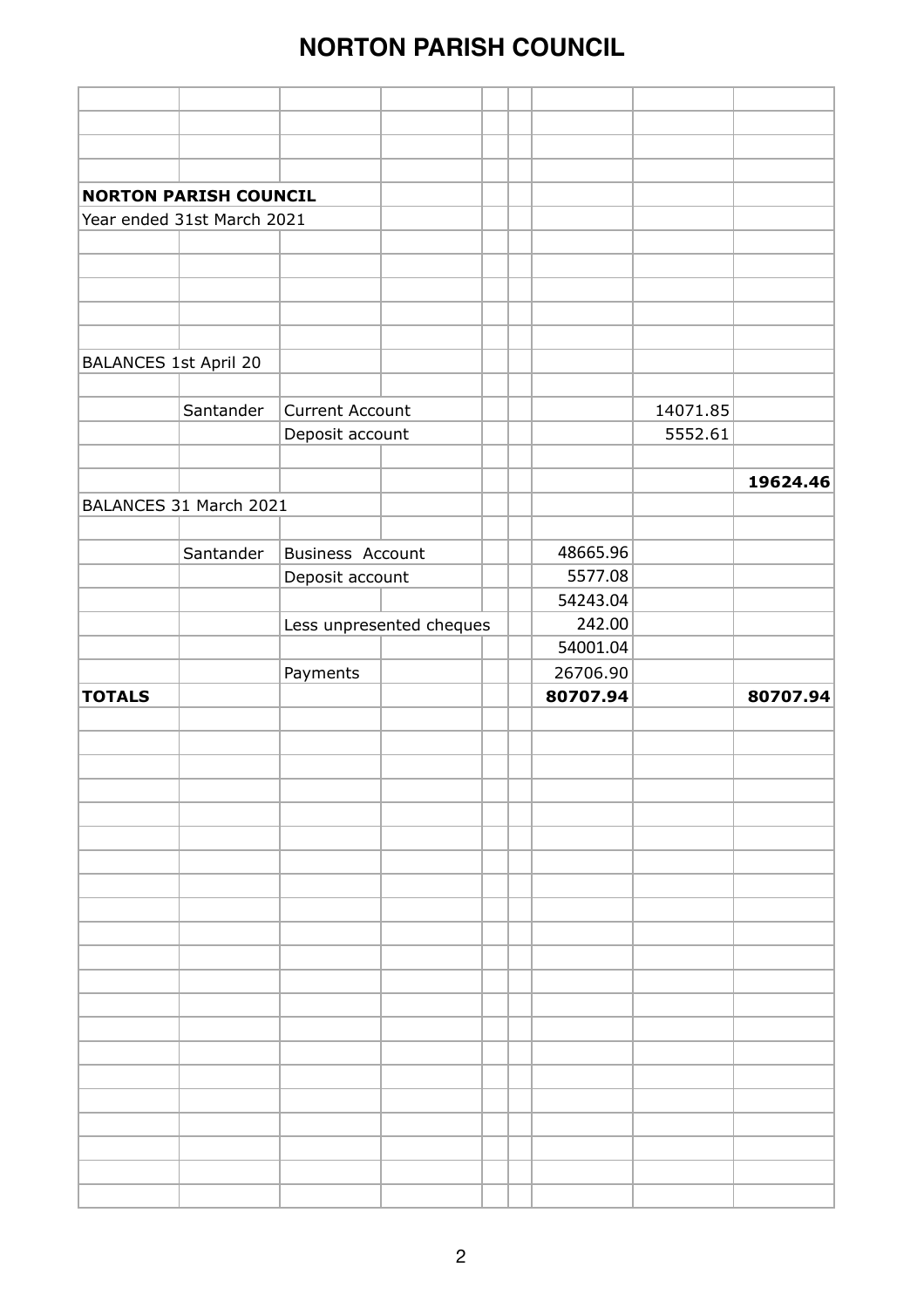